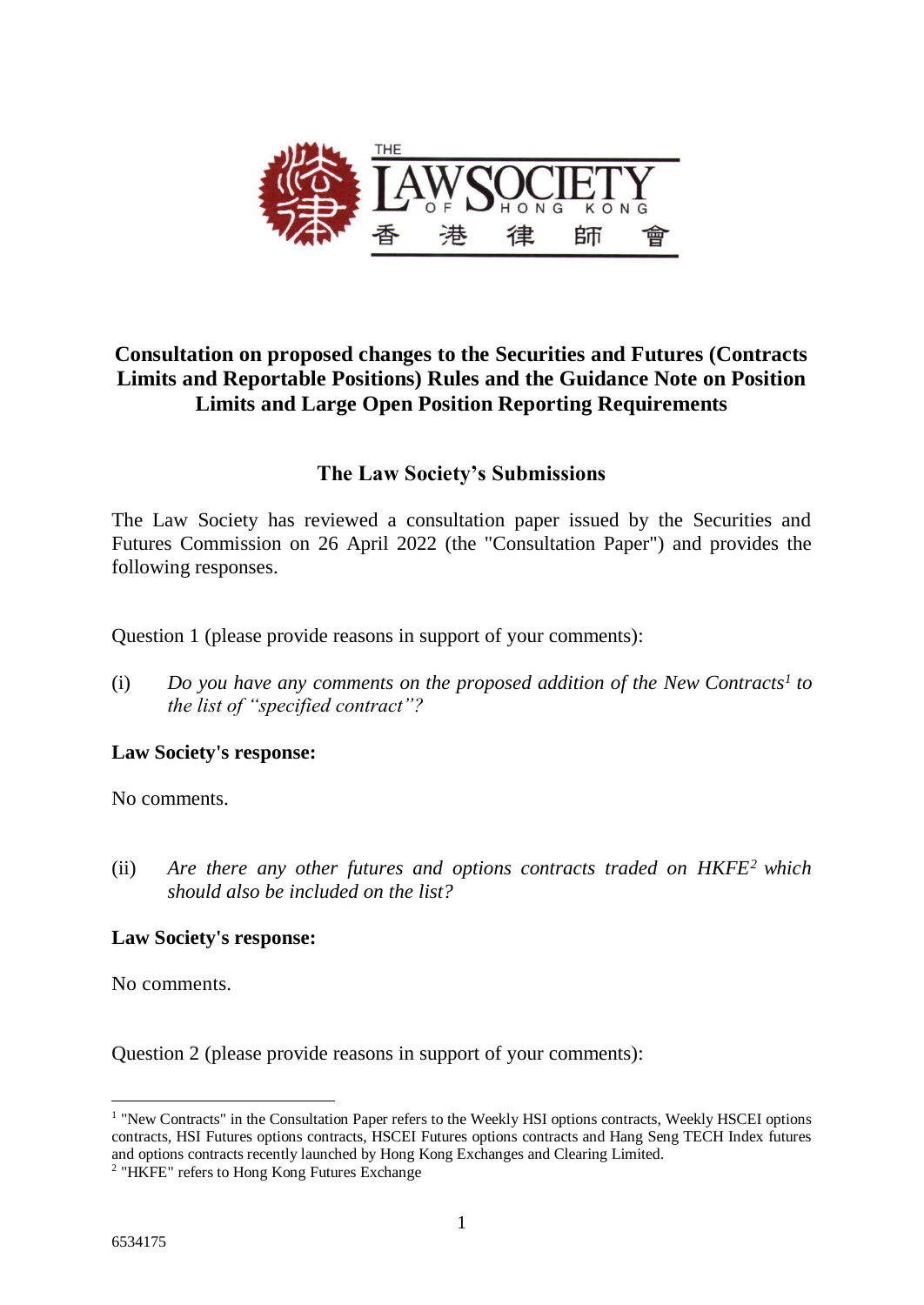*Do you have any comments on the proposed reportable position reporting requirements for Holiday Contracts<sup>3</sup>?*

#### **Law Society's response:**

No comments.

#### Question 3 (please provide reasons in support of your comments):

*Do you have any comments on the proposal to set out in the Rules<sup>4</sup> that a CP<sup>5</sup> in exercising its right to dispose of its client's position when the client has defaulted on a payment shall not be regarded as having "discretion" as described in section 7(3)?*

#### **Law Society's response:**

No comments.

Question 4 (please provide reasons in support of your comments):

*Do you have any comments on the proposed authorisation mechanism for CPs which provide clearing services for persons authorised to hold or control contracts in excess of the prescribed limits?*

#### **Law Society's response:**

No comments.

Question 5 (please provide reasons in support of your comments):

(i) *Do you have any comments on the proposed changes to require a person, unless the person has discretion over the positions, to apply the prescribed limits and reportable positions separately to: (i) his or her own positions and the positions of a unit trust which he or she holds or controls and (ii) the positions in each unit trust where there is more than one unit trust?*

#### **Law Society's response:**

We have no comments to the proposed changes.

<u>.</u>

<sup>&</sup>lt;sup>3</sup> "Holiday Contracts" in the Consultation Paper refers to the contracts determined by HKFE to be tradable on public holidays in Hong Kong.

<sup>4</sup> "Rules" refers to the Securities and Futures (Contracts Limits and Reportable Positions) Rules.

<sup>&</sup>lt;sup>5</sup> "CP" refers to clearing participant.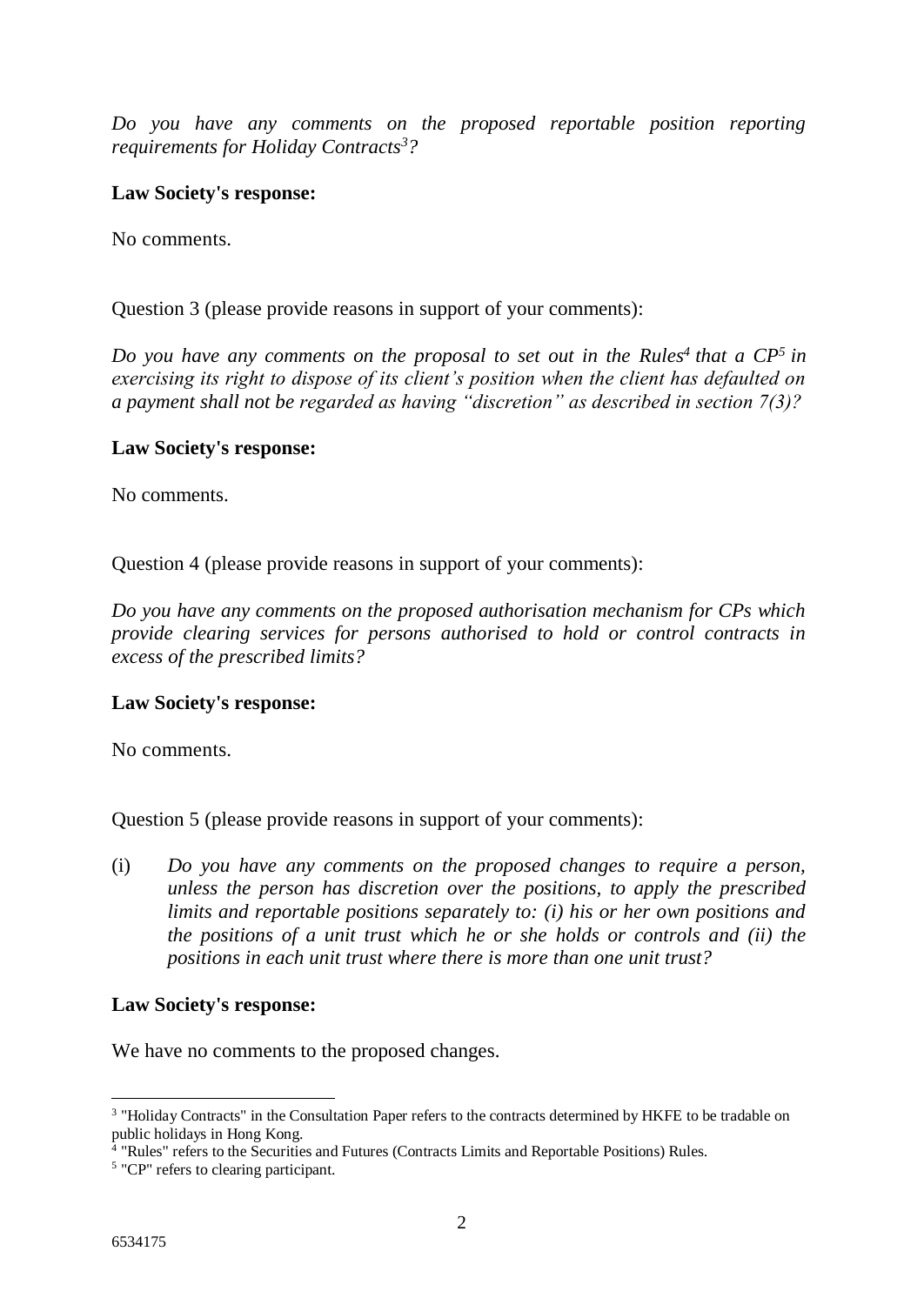We note that an approach of form over substance is generally followed in the Hong Kong securities regime, meaning that unit trust funds are treated differently from corporate funds under, for example, the Companies (Winding Up and Miscellaneous Provisions) Ordinance, Cap. 32 and Part XV of the Securities and Futures Ordinance, Cap. 571.

We do not however regard there has been provided a good policy reason to differentiate between unit trust funds and corporate funds under the Rules.

(ii) *Do you have any comments on the requirement that the name of the unit trust is to be provided in a notice of a reportable position of the unit trust?*

#### **Law Society's response:**

We do not have particular comments for disclosing the name of a particular unit trust.

Questions 6 (please provide reasons in support of your comments):

(i) *Do you have any comments on the proposal to require the prescribed limits and reportable positions to be separately applied to each of the sub-funds under an umbrella fund as if each of sub-fund were a stand-alone fund?*

#### **Law Society's response:**

No comments.

(ii) *Apart from umbrella funds constituted as unit trusts and corporate funds, are there any other legal forms or structures which should be addressed?* 

#### **Law Society's response:**

We have no comments on other legal forms and structures (and presume no practical problems are being encountered in respect of funds constituted as limited partnerships (including overseas limited partnerships)).

(iii) *Do you have any comments on the requirement that the name of the sub-fund be provided in a notice of a reportable position of a sub-fund?*